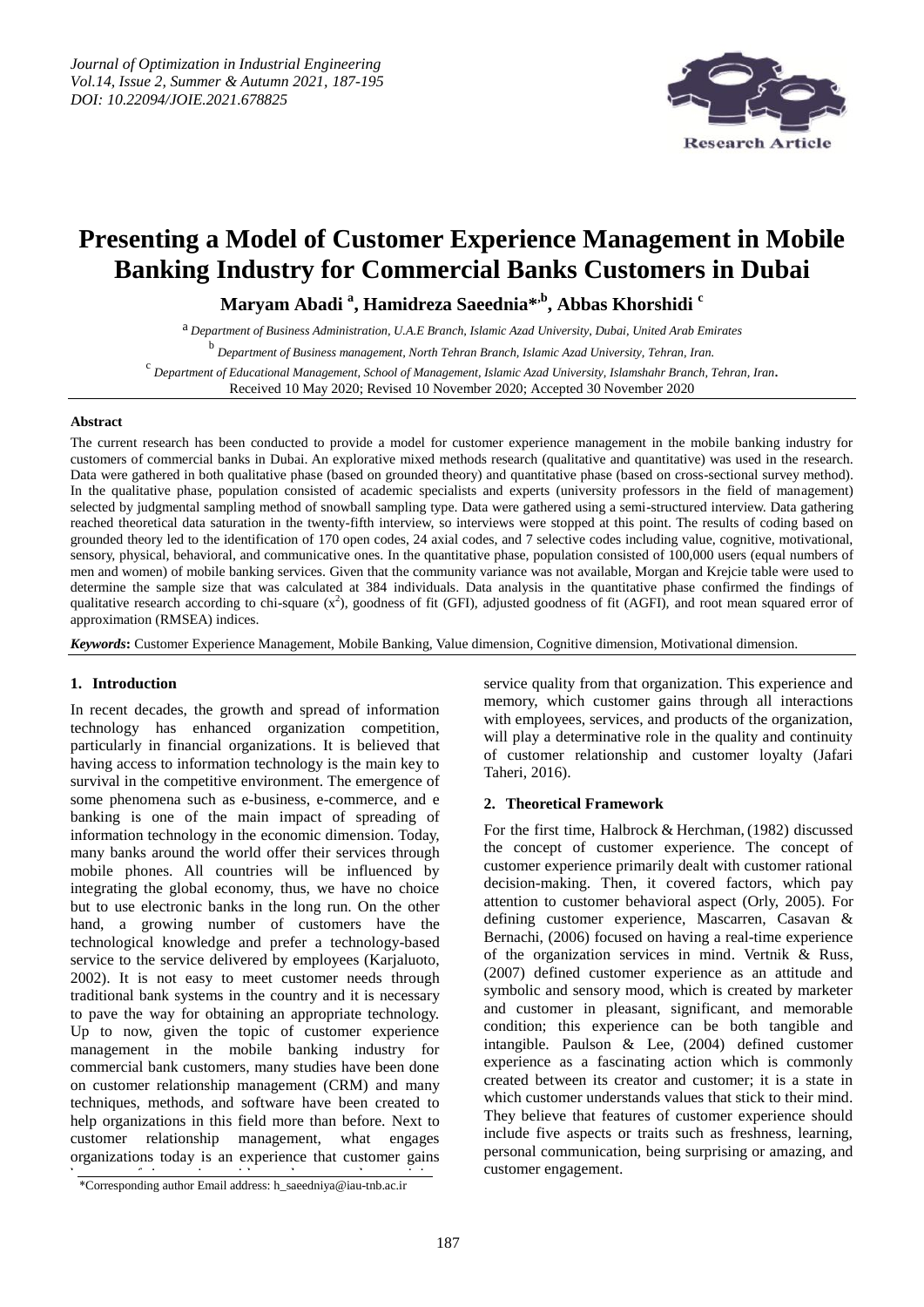When technology advanced from the 2G GSM to the 3G Universal Mobile Telecommunication System (UMTS), higher network speed and faster download speed allowed real-time video calls. LTE and the subsequent LTE-A offered enhanced network capacity and reduced delay in application–server access, making triple-play traffic (data, voice, and video) access possible wirelessly, anytime anywhere. **(**Mukherjee, 2015) 4G truly constitutes mobile broadband. Although 3G was the first mobile broadband standard, it was originally designed for voice with some multimedia and data consideration; whereas 2G was intended as the first digital mobile voice communication standard for improved coverage. The data rate has improved from 64 kbps in 2G to 2 Mbps in 3G and 50–100 Mbps in 4G. 5G is expected to enhance not only the data transfer speed of mobile networks but also the scalability, connectivity, and energy efficiency of the network. It is assumed that by 2020, 50 billion devices will be connected to the global IP network, which would appear to present a challenge (Haotong, 2020).

# *2.1. Futuristic scenarios and 5G compliance*

The society of 2020 will be a connected society. The IoT together with intelligent and integrated sensor systems and in-home sensor networks will change the way people lead their lives. "Smart living" people will require constant and ubiquitous mobile connectivity to the network to upload their activity data and IoT control commands leading to the generation of a "massive reporting" uplink data flow. Massive machine-to-machine communication and critical machine-to-machine communication will play pivotal roles in service delivery and industry operations. Vehicular adhoc networks (VANETs) are constantly developing. By 2020, VANETs integrated with cellular networks will be in operation as VANET cloud, leading to a smarter and safer transportation system (Tao, 2020).

When the number of devices connected to the Internet passes tens or hundreds of billions in the coming decade, the offloading of networked data on unlicensed bands will play a critical role in network load balancing, providing guaranteed bit rate services and a reduction in control signaling. Hence, it is important that 5G will be able to provide seamless compatibility with dense heterogeneous networks to satisfy the high demand of real-time traffic, so that end users will experience smooth connectivity to the network (Levanen, 2014).

# *2.2. Customer experience management framework*

Customer experience management makes it possible to retain valuable and old customers. Customer experience management provides a forward-looking view of what customers expect and directly captures the customer's voice. It therefore creates all parts of the organization that can consider the customer's voice when making decisions. It is through this excellent focus on the customer that organizations can better protect themselves against customer apostasy and flight (Bae, 2018).

Implementing the CEM framework to support sustainable customer relationships is essential to the long-term life of the organization, and like any other business, the

commitment to it must be firm. In the case of customer experience management framework, all or none exists, which means that this framework may be implemented step by step or on a small scale, and as more experience is gained, its use in the organization will expand (Kiska, 2002).

The benefits of E-banking can be considered from two perspectives of customers and financial institutions. From the customers' point of view, we can mention cost savings, time-savings, and access to multiple channels for banking operations. From the point of view of financial institutions, it is possible to create and improve the reputation of banks through providing innovation, retaining customers despite the spatial changes of banks, creating opportunities to seek new customers in target markets, expanding the geographical scope of activities and establishing conditions. Named the perfect competition (Belinda, 2020).

E-banking has unique characteristics that may pose threats that include the form of this type of banking and the level of risk associated with traditional financial services, specific strategies, operational, legal, and credit risks. Increases.

These unique features of e banking are as follows:

- Changing customer expectations

Increasing the phenomenon of Internet networks available to the public

- Reducing face-to-face interaction with customers of financial institutions

- The need to integrate electronic banking with computer systems of institutions Third party affiliation is essential for technical skills

- Increasing the threats and capabilities of publicly available networks.

Management should review each of these processes in order to adapt and develop the institution risk management practices that are required in relation to banking activities (Barouti Ardestani, 2006).

# **3. Objective Functions**

In the present research, three objective functions were used to design optimal multi-objective derived and proportional fuzzy controller system as follows:

$$
J_1 = \int_0^T (e_1^2 + e_1^2) dt
$$
 (1)

$$
J_2 = \int_0^T (e_2^2 + e_2^2) d
$$
 (2)

$$
J_3 = \int_0^T (u_1^2 + u_2^2) d
$$
 (3)

Where  $J_1$  is the error and the derived change in error from the first survey;  $J_2$  is the error and the derived change in error from the second survey. It is trying to reduce the error of both surveys by optimizing these two objective functions simultaneously.  $J_3$  function includes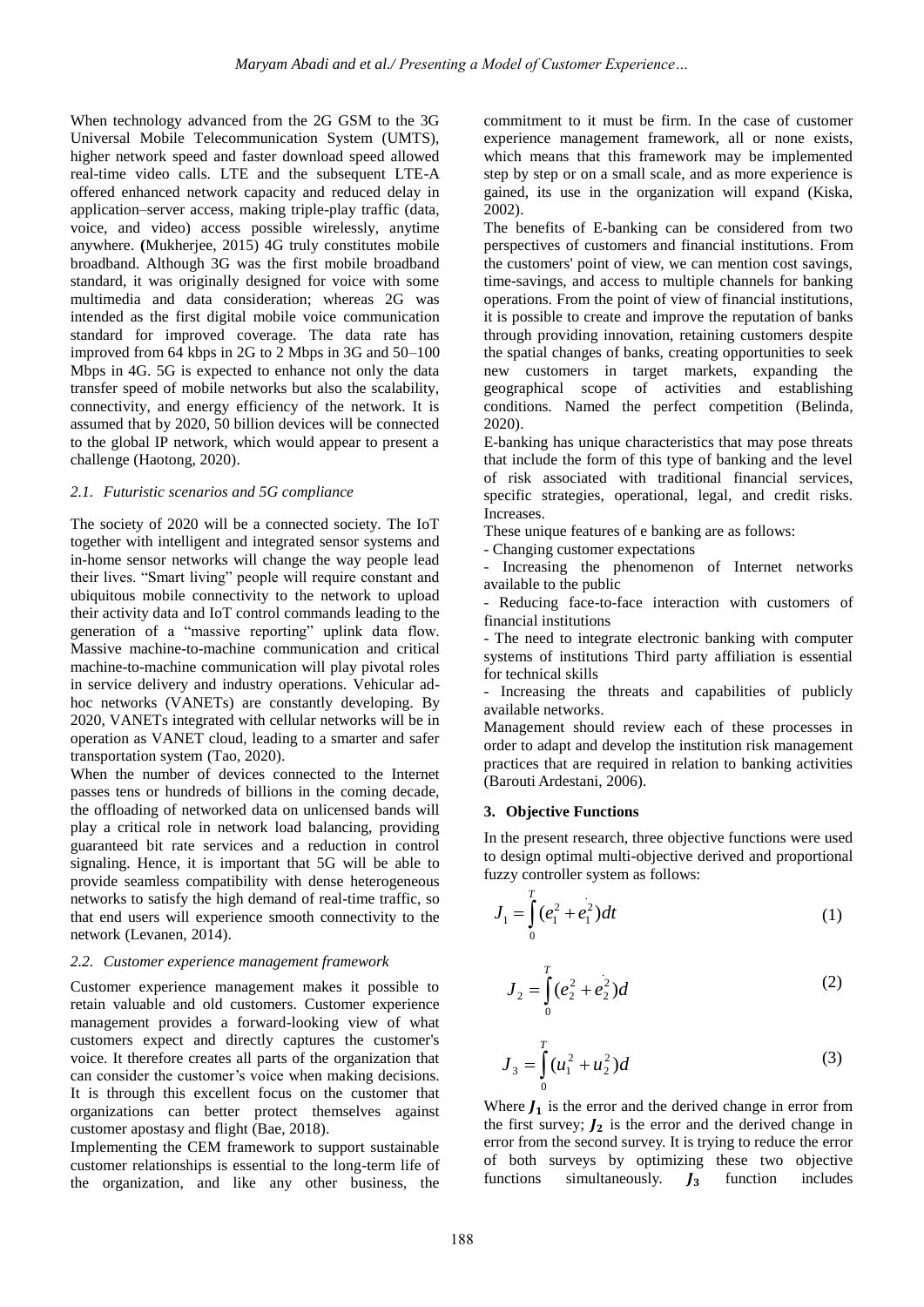consumption terms. Minimum of the function reduces consumption.

In the case of a turbulent torque, the following applies:  
\n
$$
\tau_d = \begin{cases}\n0 & \text{if } t < 2 \text{ or } t > 8 \\
2|1 - \cos 20t| & \text{if } 2 \le t \le 8\n\end{cases}
$$
\n(4)

Design variables include fuzzy-derivative, integralproportions coefficients, which are:

$$
\vec{d} = [d_1, d_2, d_3, d_4, d_5, d_6, d_7, d_8, d_9, d_{10}, d_{11}, d_{12}, d_{13}, d_{14}, d_{15}]
$$
 (5)

These coefficients are achieved using genetic algorithm and multi-objective optimization.

In the research, NSGA-II correction algorithm is used for multi-objective optimization. These points are illustrated in pairs to each other in Figure 2, 3, 4. In addition, a few optimal points are selected from this collection.

# **4. Research Methodology**

The present research is functional in terms of purpose and qualitative in terms of data collection according to the nature of the research. In this study, Grounded theory and the "Systematic approach of Strauss and Corbin" were adopted. To collect the data required for two interviews, the researcher first designed a protocol for interviewing academic experts according to Table 2 and then a protocol for interviewing senior managers of startups according to Table 3.



*Fig. 1. Turbulence torque of the path*





Fig. 2. Pareto of objective functions 1 and 2 relative to each other



Fig. 3. Pareto of objective functions 1 and 3 relative to each other



Fig.4. Pareto of objective functions 1 and 4 relative to each other

According to the Figures 2, 3, 4, most of the population is optimal; this accumulation has been created in the optimal area, and we are looking to find the most optimal part in the population diagram.

The objective functions are investigated relative to each other. Four spots are shown in the diagram. The red spot represents the lowest value of objective function 1; the green spot represents the lowest value of objective function 2; the pink spot represents the lowest value of objective function 3; and the black spot represents the lowest value of total objective function.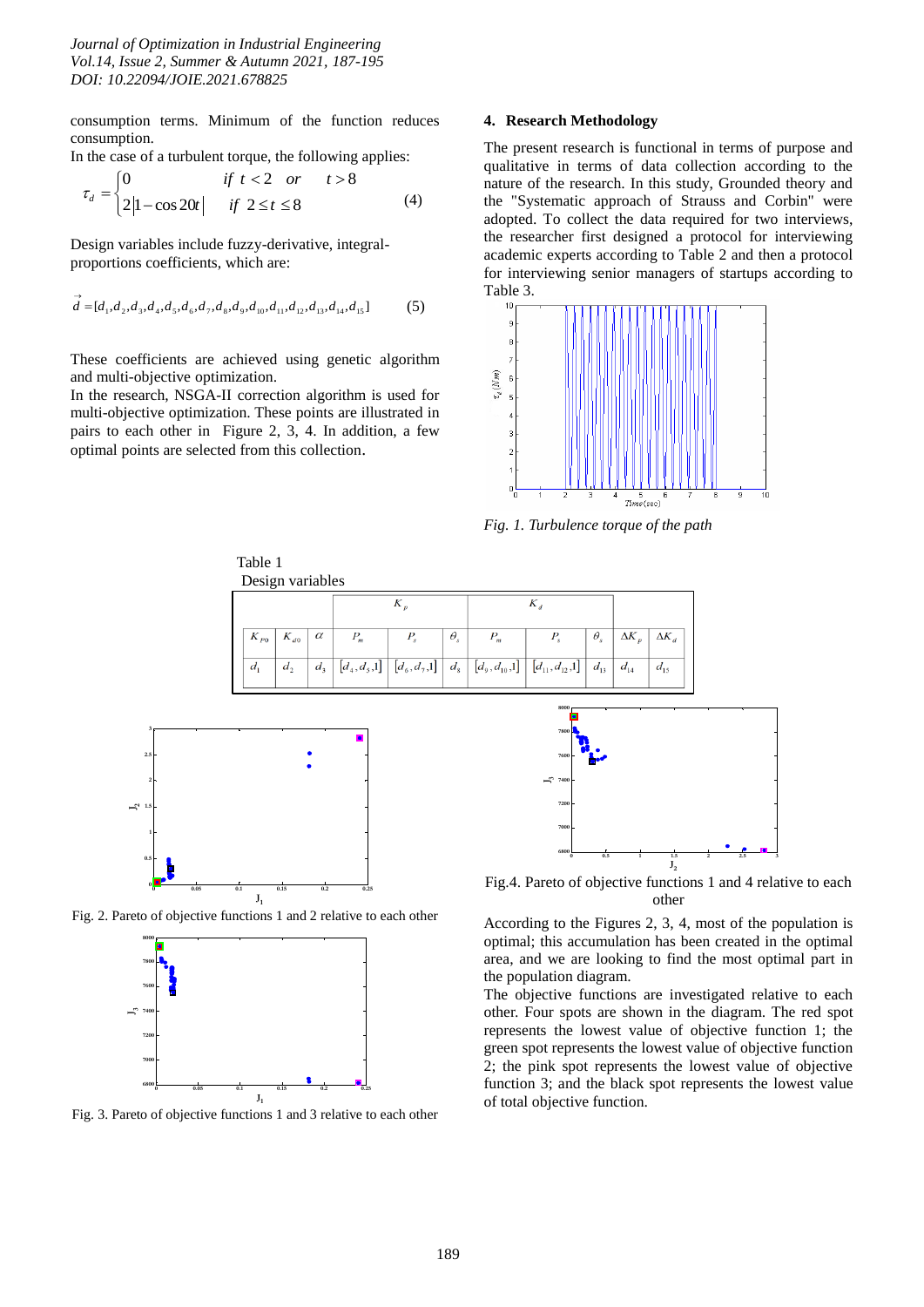

Fig. 5. First input membership function



Fig.6. Second input membership function



Fig. 7. Output membership function



Fig. 8. Optimized fuzzy surface

The theoretical framework of the research is relied on the results of past researches and using available articles and models. This requires an in-depth study of available literature, theories, and models in the field of customer experience management and banking. In the following, literature review is provided through bringing some national and international findings in the field of research. The theoretical and study framework will be completed by studying more deeply and comprehensively in the process of completing the dissertation and literature review.

In a research conducted in 2015 entitled "Factors affecting" the adoption of online banking in Poland," more than 27 million banking users in Poland agreed to use Internet banking, while the number of users who have been actually using Internet banking was 13.5 million. In addition, the use of Internet banking in Poland was 33% in 2014, while the use of Internet banking in the other 28 members of the European Union was 44% in 2014 ( Stanisław Szopiński, 2015).

Kentama, (2014) in a research entitled "identifying and measuring dimensions of customer experience," dealt with identifying and measuring dimensions of customer experience. The research measured customer experience in seven dimensions including environment, profit, convenience, availability, desirability, motivation, and trust.

Gou San, (2014) suggested that people's lifestyles have been changed differently by spreading the Internet access protocol and developing 3G and 4G technologies. This change in people's lifestyles has provided commercial aspects for banks to offer valuable mobile banking services.

Chan Ling & Maadley (2013) conducted a research entitled "assessing the effects of customer experience on the intention to buy." They suggested that motivational experience and social experience have a positive effect on the intention to buy. There are also mutual relationships between customer dimensions (sensory experience, motivational experience, and social experience).

Konjkav Monfared & Mirhosseini, (2013) conducted a research entitled "Factors affecting the acceptance of mobile banking by customers of Saderat Bank branches in Yazd" aimed at better explaining and understanding the behavior of using mobile banking. They concluded that all factors identified in the framework have a direct or indirect effect on users' actual use of mobile banking and the received benefits ranks first.

Aboee Ardakan & et al, (2013) in a research entitled "value-creating features of mobile payment systems from the customer's point of view (case study: Safir system services in the Export Development Bank of Iran)" concluded that features of payment system with mobile bank depends on portability, ease of access, availability, and compatibility dimensions, respectively.

# **5. Research Method**

The study is an applied research in terms of purpose, exploratory mixed method in terms of data (qualitative and quantitative), and grounded theory (qualitative phase) and cross-sectional survey (quantitative stage) in terms of conducting research method.

The study is an applied research in terms of purpose because the purpose of applied research is to solve problem and finally to obtain information to make decisions. In other words, the purpose of the researches is to develop applied knowledge in a specific field and move towards practical application (Khorshidi, 2011).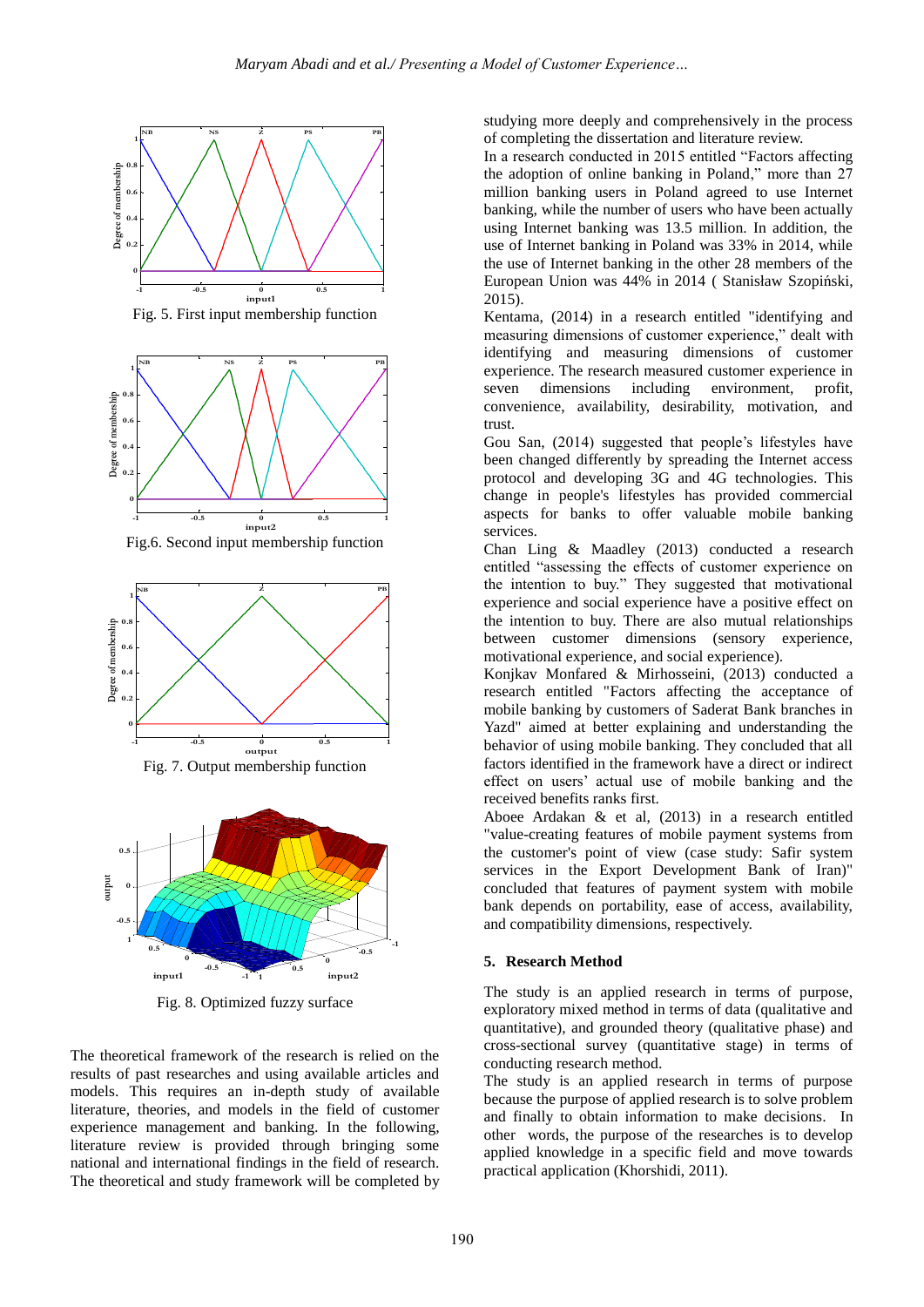Mixed method research is a research that is conducted using a mixed of both quantitative and qualitative research methods. Accordingly, the main features of mixed method research are affected by how to use the two categories of quantitative and qualitative methods that depend on two factors: how much importance is given to each of the two categories and how to sequentially use quantitative and qualitative methods. If the researcher wants to develop a measurement tool to study the current state of an issue and to observe quantitative variables, it will be primarily necessary to gather qualitative data in order to provide the necessary ground for making that measurement tool, and then he/she can gather quantitative data by the aforementioned tool in the next step. In the present research, the researcher is looking for a ground about an unknown situation (customer experience management). In this regard, she has first gathered qualitative data. Conducting this step described countless aspects of customer experience management. By applying this initial identification, formulating a framework for customer experience management became possible. Then, she evaluated the framework by making a questionnaire that was the result of a qualitative step.

The current research is divided into quantitative and qualitative phases in terms of conducting method, which is based on grounded theory in the qualitative phase and cross-sectional survey in the quantitative phase.

Grounded theory is the theorizing process from specific observations in the form of more comprehensive theory, i.e. a theory that appears in people's daily lives. To this aim, a theory is extracted by inductive methods from everyday experiences, interactions, documents, literature, and observations, which are discovered, developed, and conditionally and temporally approved by systematically gathering data and analyzing data related to the phenomena. The application of grounded theory method is to develop a theory inductively and to try to properly understand and feel everyday events. It is also an attempt to understand participants' world as they make it. Grounded theory can make connections between concepts and produce abstract concepts from events and objective matters that may be difficult to do with quantitative researches. In the present research, a framework was developed for customer experience management in the mobile banking industry by studying scientific and legal documents, interviewing with experts, summarizing data, and holding brainstorming sessions. In the quantitative phase, cross-sectional survey method was used. In the present research, data has been gathered from the sample in a certain period to describe a population from which the sample was extracted.

# **6. Research Findings**

Descriptive statistics (mean, skewness, and kurtosis) were used to summarize the contents, and the results are shown in Table 2.

Table 2 Descriptive statistics of research items

| Items                      | Mean | Skewness | <b>Kurtosis</b> |  |
|----------------------------|------|----------|-----------------|--|
| Absolute values            | 5.49 | $-1.274$ | 1.809           |  |
| Relative values            | 5.45 | $-1.020$ | 2.039           |  |
| Background values          | 5.35 | $-0.512$ | 1.180           |  |
| Knowledge audit            | 5.34 | $-1.287$ | 1.370           |  |
| Service quality            | 5.32 | $-1.474$ | 1.575           |  |
| Customer satisfaction      | 5.18 | $-1.904$ | 1.179           |  |
| <b>Bank loyalty</b>        | 5.12 | $-0.427$ | 2.820           |  |
| Customer loyalty           | 5.93 | $-1.142$ | 2.435           |  |
| Needs recognition          | 4.78 | $-1.651$ | 2.51            |  |
| Main services              | 5.49 | $-1.244$ | 2.183           |  |
| Customization              | 5.35 | $-1.174$ | 1.390           |  |
| Promise realization        | 5.34 | $-1.174$ | 2.54            |  |
| Mixed marketing            | 5.32 | $-1.150$ | 2.29            |  |
| Emotional tendencies       | 5.25 | $-1.512$ | 1.089           |  |
| Security                   | 5.12 | $-1.35$  | 1.770           |  |
| Software                   | 5.1  | $-1.150$ | 2.019           |  |
| Hardware                   | 5.62 | $-2.314$ | 3.769           |  |
| Staff evaluation           | 5.86 | $-2.050$ | 3.039           |  |
| Citizenship behavior       | 4.91 | $-0.512$ | $-2.089$        |  |
| Flexibility                | 5.52 | $-2.305$ | 2.370           |  |
| Behavioral tendencies      | 5.65 | $-0.474$ | 2.575           |  |
| Customer expectations      | 5.69 | $-0.904$ | 1.179           |  |
| Performance                | 4.14 | $-0.457$ | 3.020           |  |
| Follow-up                  | 5.40 | $-0.142$ | 3.135           |  |
| Value dimension            | 5.54 | $-1.023$ | 2.309           |  |
| Cognitive dimension        | 5.21 | $-1.53$  | 1.707           |  |
| Motivational dimension     | 5.1  | $-1.140$ | 5.091           |  |
| Sensory dimension          | 4.87 | $-1.561$ | 2.15            |  |
| Physical dimension         | 5.43 | $-1.872$ | 1.730           |  |
| Behavioral dimension       | 5.23 | $-1.447$ | 1.755           |  |
| Communication<br>dimension | 4.03 | $-0.427$ | 3.011           |  |

As shown in Table 2, among the dimensions of framework for customer experience management in the mobile banking industry, the value dimension (5.54) and the communication dimension have the lowest mean (4.03). Among the components of framework for customer experience management in the mobile banking industry, customer loyalty component has the highest mean (5.93) and the performance component (4.14).

According to the results of Delphi analysis related to each of dimensions and components of framework for customer experience management among customers of commercial banks in Dubai, it can be stated that the communication dimension has the highest weight mean (0.85). Cognitive (0.82), behavioral (0.81), physical (0.80), motivation (0.80), value (0.79), sensory dimensions (0.76), respectively, are ranked next in terms of mean weight.

In order to answer the first question of the research "what is the right framework for customer experience management in the mobile banking industry for customers of commercial banks in Dubai?" it can be stated that the framework for customer experience management in the mobile banking industry for customers of commercial banks in Dubai has 7 dimensions and 24 components. The framework is schematically shown in Figure 9.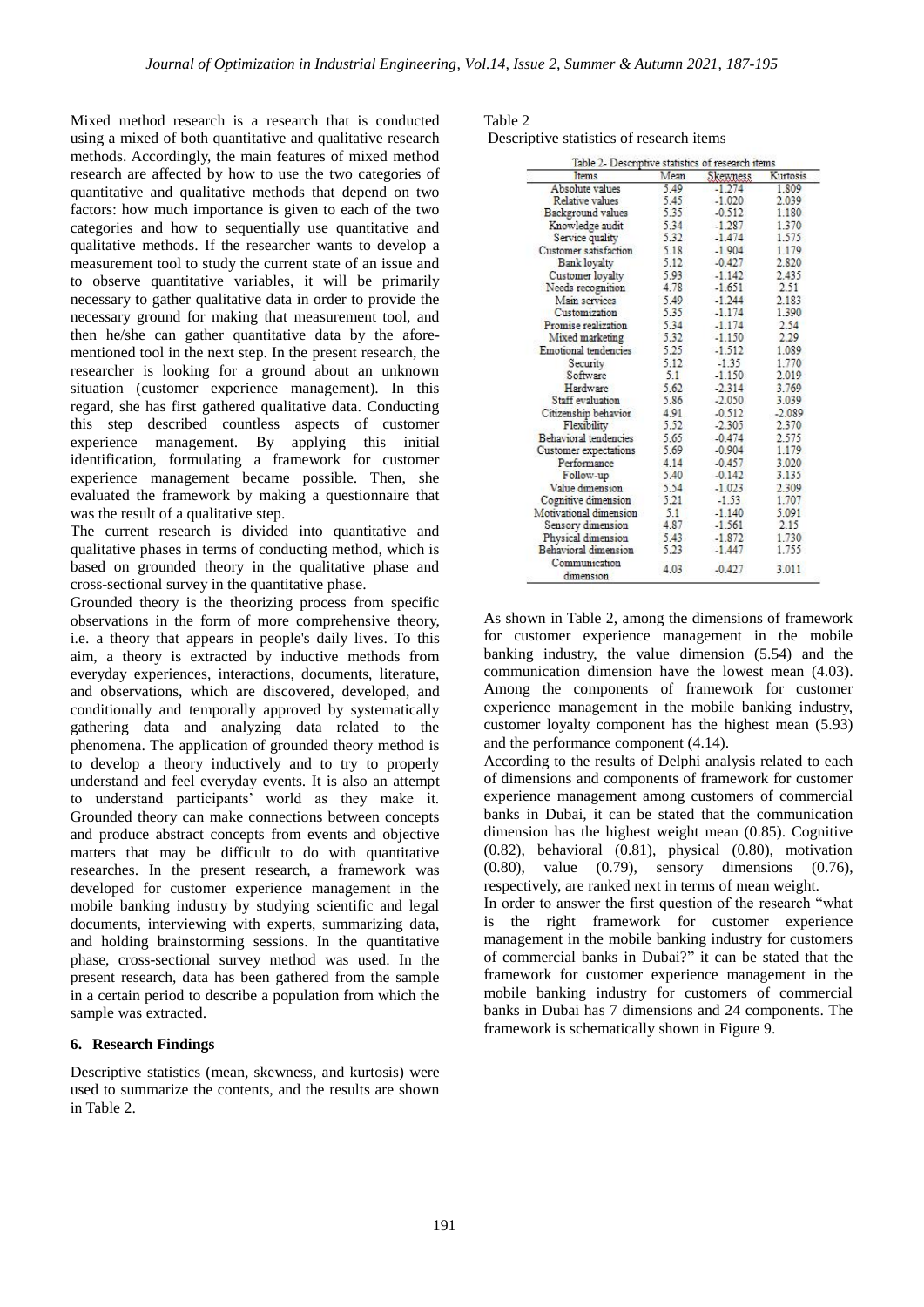

Fig. 9. Framework for customer experience management in the mobile banking industry

Table 3

Goodness fit indices of dimensions in the framework for customer experience management in the mobile banking industry for customers of commercial banks in Dubai

| Dimensions   | Motivational | Comitive | Value | Sensory |       |       | Physical Behavioral Communication |
|--------------|--------------|----------|-------|---------|-------|-------|-----------------------------------|
| (22)         | 1.65         | 2.65     | 1.88  | 124     | 2.17  | 225   | 1.75                              |
| GFI          | 0.93         | 0.85     | 0.90  | 0.94    | 0.90  | 0.96  | 0.93                              |
| AGFT         | 0.91         | 0.80     | 0.87  | 0.94    | 0.92  | 0.91  | 0.90                              |
| <b>RMSEA</b> | 0.069        | 0.06     | 0.03  | 0.031   | 0.061 | 0.063 | 0.041                             |
| CFI          | 0.95         | 0.92     | 0.93  | 0.98    | 0.94  | 0.92  | 0.93                              |
| NFI          | 0.95         | 0.92     | 0.91  | 0.96    | 0.93  | 0.92  | 0.92                              |
| <b>NNFI</b>  | 0.95         | 0.94     | 0.92  | 0.97    | 0.93  | 0.95  | 0.93                              |
| ΙFΙ          | 0.97         | 0.95     | 0.94  | 0.98    | 0.93  | 0.94  | 0.93                              |

As shown in table 3, all goodness fit indices of dimensions in the framework for customer experience management in the mobile banking industry among customers of commercial banks in Dubai were confirmed.

# **7. Discussion**

Nowadays, banking is becoming simpler thanks to the Internet and it will become increasingly digitalized in the future. Whether it is micro-banking or mobile-based banking, technology plays an important role in our day-today transactions. The Internet of Things has started an endless revolution towards the future of banking. Therefore, both customers and banks have to adapt themselves to this new trend Hadizadeh Moghadam, (2012).

Maybe sometime in the future, no technology will be able to cover our financial transactions more than mobile phone technology. The invention of SMS has provided many options for banks, but the entry of smartphones into the market has made mobile-based banking the main option in the last decade. Today, mobile banking applications are not considered as additional benefits for customers, but they are considered an essential part of the customer-bank relationship, so the absence of these facilities will even change the bank on behalf of the customer. However, these examples of technology were just enough to get started. Apple, Samsung, Android, Walmart, etc. are using features as NFC that everyone can use to pay and proceed their work just by shaking it (Lexton and Maundo, 2014).

The Insider Business Retail Bank report (quoted by Andrew et al., 2016) conducted on 1,500 young people under the age of 20 shows that 27% of these people used mobile phones to pay their bills in stores. Person to person payment apps such as "Venmo" have also been greatly appreciated for their ease of use in banking, reducing the customer's need to turn to ATMs for receiving cash, and the easy payment process. These technologies can reduce the need for cash. In short, smartphones are becoming the basis for the future of banking among young customers, who are making a huge financial impact on the banking industry over the next decade (Boyle, Katalan, & Martins, 2014).

Here are some of the results of Business Insider's research on young people under the age of 20:

• 71% of these people claim that having a bank application on a mobile phone is very important;

• Also, 60% claim that the ability to pay by these applications is very important;

 50% of these people made payments through these programs last month;

 27% of these people used their mobile phones to pay in stores last month (Andro et al., 2016).

Given this information, it is clear that banks need to spend significant resources on digital services. Because customer experience from the provided services can guarantee a significant role in the future success of the banking industry (Mozat Jamshidi & Zare, 2014). There are many definitions for customer experience. However, everyone agrees that customer experience should involve interaction with people, processes, or organization system. Some have claimed that experience involves interaction with product, while others have claimed that experience involves feelings or emotional reactions that result from these interactions. Overall, customer perception is at the heart of what the customer experience is engaged with. Therefore, customers were asked about this, and approximately 50% of respondents chose this definition: Customer experience is a set of all customer interactions with products, services, and people related to an organization with a particular brand (Janfarsa, 2008).

# **8. Conclusion**

In order to answer the main question of the research "what is the dimensions, components, and construct indicators of framework for customer experience management in the mobile banking industry among customers of commercial banks in Dubai?" the mixed method (a combination of qualitative and quantitative methods) and exploratory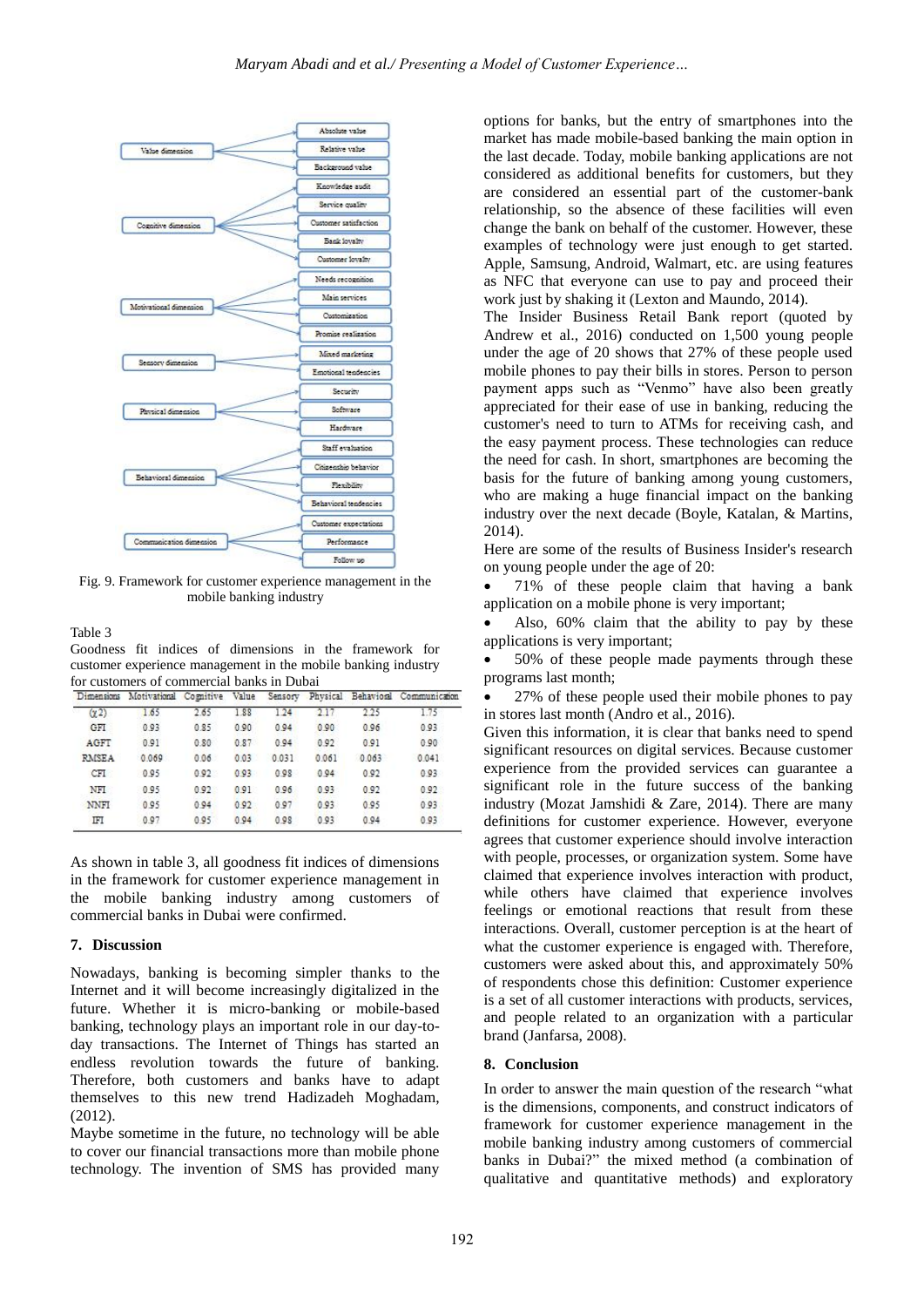mixed method were used. In the qualitative phase, 177 open codes (items) were obtained by studying scientific and legal documents, interviewing with experts, and summarizing data. After categorizing these codes and deleting some conceptual codes, finally 170 items in the form of 24 components and 7 dimensions were categorized. Then, by conducting the Delphi method and brainstorming during the selective coding phase, some items were removed and some were added. In addition, dimensions and components were changed, and finally 170 items were obtained in the form of 24 components and 7 dimensions.

These results are in line with the findings of Aboee Ardakan et al. (2013), Farokhi Ostad et al. (2013), Konjkav Monfared and Mirhosseini (2013), Kim and Lee (2013), Chan Ling and Maadley (2013), and Gou San (2014).

In comparison with the current research framework, which has seven dimensions including motivational, value, behavioral, sensory, cognitive, physical, and communication, with other, it can be said that the researcher tried to study all aspects of the subject by studying different angles and directions meticulously, and to explain and expand their meaning by looking at the hidden angles. Although the concepts may apparently overlap, it could be understood given the components of each of following dimensions that these categories are very different from each other in many ways in addition to the apparent similarity between the names of some components of the provided framework in the research with the basic framework. In the current framework, the researcher tried to study the subject comprehensively and holistically by adding both value and physical components. Although the UAE and the city of Dubai are among the most important cities in the field of business, this country is an Islamic country with its own Islamic concepts and beliefs. Therefore, if we want to study it, we should consider, study, and explore the religious and belief issues that make the infrastructures of the culture governing this country. With this perspective, the distinguishing point of the framework provided in the current research can be considered as paying attention to infrastructural principles and values and physical environment of the studied community. On the other hand, one of the factors affecting each user and customer's behavior and actions can be considered the environment in which they are active. If this category is ignored, organization activities can be ineffective and useless, because each behavior is rooted in the culture governing the environment that directly directs these behaviors. Since the UAE is an Arab country, efforts should be made to study Arab culture comprehensively and planning should be done so that the governing culture in the environment is clearly reflected in the goals and actions of organization.

For the value dimension, the researcher tried to study the value dimensions in the studied community more and more deeply by presenting the three components including absolute values, relative values, and background values. For physical dimension, the researcher tried to study the hidden angles related to this dimension in terms of security and safety by adding three components including security, software, and hardware. It should be noted that while an organization is trying to ensure its customers that their information is confidential and no one but them is aware of it, on the other hand, it should try to meet increasing and growing customer needs by updating the software and hardware used by it. If customers understand that they can trust their organization and keep their information safe with the organization, they will invest with more courage and boldness, which will eventually lead to the development and growth of organization and achievement of goals more and more easily.

For each of the dimensions, the researcher also tried to study the subject more superficially and deeply by adding a wide range of indicators about each of them in order to be able to provide a comprehensive and complete framework in this field by studying more comprehensively.

Second finding of the current research was identifying seven dimensions for customer experience management framework in the mobile banking industry in both qualitative and quantitative phases. Identified dimensions include value dimension, cognitive dimension, motivational dimension, sensory dimension, physical dimension, behavioral dimension, and communication dimension.

Third finding of the current research was to identifying 24 components in both qualitative and quantitative phases obtained by using interview, axial coding, and Delphi technique. The components include absolute values, relative values, background values, knowledge audit, service quality, customer satisfaction, bank loyalty, customer loyalty, needs recognition, main services, customization, promise realization, mixed marketing, emotional tendencies, security, software, hardware, staff evaluation, citizenship behavior, flexibility, behavioral tendencies, customer expectations, performance, and follow-up.

Fourth finding of the current research was identifying 177 indicators in the qualitative phase, of which 170 indicators were confirmed at the end of the quantitative phase.

Fifth finding of current research was prioritizing indicators, components, and dimensions of framework for customer experience management in the mobile banking industry. Accordingly, these cases have been first extracted from the background and theoretical foundations by studying meticulously and scientifically the other models and framework provided on customer experience management and mobile banking. Second, academic specialists and experts were interviewed based on Delphi technique in 2 times and the opinions of 30 experts and specialists familiar with the subject were taken. Third, they<br>were analyzed through Delphi technique and were analyzed through Delphi technique and brainstorming. Finally, 170 items, 24 components, and 7 dimensions were prioritized as follows:

Value dimension includes three components: absolute values, relative values, background values. Cognitive dimension includes five components: knowledge audit, service quality, customer satisfaction, bank loyalty, customer loyalty. Motivational dimension includes 4 components: needs recognition, main services, customization, promise realization. Sensory dimension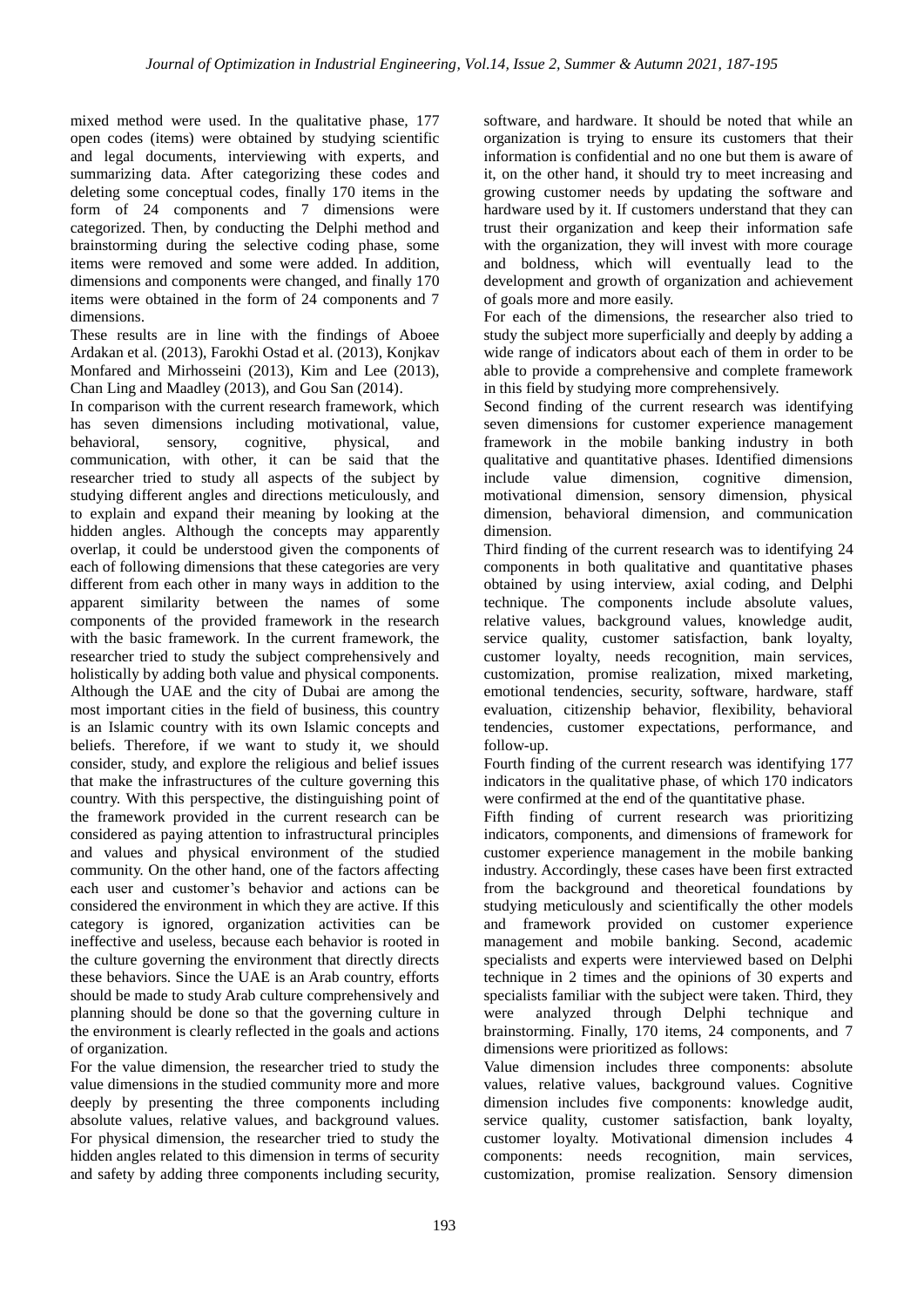includes two components: mixed marketing and emotional tendencies. Physical dimension includes three components: security, software, and hardware. Behavioral dimension includes four components: staff evaluation, citizenship behavior, flexibility, and behavioral tendencies. Communication dimension includes three components: customer expectations, performance, and follow-up.

# **References**

- Abbasinejad, H. & Mehrnoosh, M. (2006). Electronic banking (1st edition). Tehran, Iran: Samt Publication.
- Andrews, J.G. & et al., (2015) What will 5G be? *IEEE J. Sel. Areas Commun*. 32 (6) (2014) 1065–1082.
- Belinda L. Del Gaudio, Claudio Porzio, Gabriele Sampagnaro, Vincenzo Verdoliva, (2020) How do mobile, internet and ICT diffusion affect the banking industry? An empirical analysis, *European Management Journal*, 2020,In press
- Baochun, L. & Hong, X. (2013). Resource allocation with flexible channel cooperation in cognitive radio networks, IEEE Trans. Mob. Comput. 12 (5) (2013) 957–970.
- Cisco, (2015). Visual Networking Index. February 03, white paper at Cisco.com.
- Fathian, M., Shafia, M. & Shahrestani, M. (2009). The impact of research about electronic banking on increasing customer satisfaction in Banks (case study: Bank Melli Iran). The First Conference on the Executive Management, Tehran. 127-135
- Farrokhi Ostad, M., Pudineh, M., Sancholi, H. & Keyvani, Sh. (2013). Study the effect of e-banking service quality on customer satisfaction using Kano hybrid model and gap analysis. Conference on Management, Challenges, and Strategies, Shiraz.
- Fettweis, G., Krondorf, M.& Bittner, S. (2009). FDM generalized frequency division multiplexing, in: 69th Vehicular Technology Conference, IEEE, 2009, 1–4.
- Gilaninia, SH. & Mousavian, S. (2009). Identifying the factors affecting customer tendency to use e-banking services. *Journal of Beyond Management*, 6(3),103- 133.
- Ghaffari, F., Jafari, P. & Amir Madhi, A. (2012). Study the relationship between dimensions of service quality and customer satisfaction in the banking industry: Comparative model of traditional and electronic services. *Iranian Journal of Management Sciences*, 24, 41-67.
- Haotong, C., Yue Hu, Longxiang Yang, (2020).Towards intelligent virtual resource allocation in UAVs-assisted 5G networks, *Computer Networks*, Inpress.
- Hassani, F. (2007). Study the status of electronic banking in Iran, *Etemad Melli Journal*, 7(1)16-30.
- Hosseini Hashemzadeh, d. (2009). Study the factors affecting customer satisfaction in Industrial and Mining Bank. *Journal of Business Management*, 2 (3) 63-82.
- HSBC. (2006). HSBC to offer mobile banking services. Retrieved 10 27, 2007, from HSBC:

http://www.computing.co.uk/computing/news/215376 8/hsbc-offer-mobile-banking.

- Hassanzadeh, A. (2012). Mobile Banking. Information Technology Age, *Journal of Business Management*, 4(1) 25-38.
- Haghighi, M., Akbari, M. & Lalian P. (2010). Factors affecting insurer loyalty (case study: Iran Insurance Company). *Journal of Insurance Industry*, 25(1), 75- 95.
- ICBC. (2004, 8 22). Mobile Banking (Short Message). Retrieved 12-14, 2007, from ICBC.
- Jacoby, J.W. and Chestnut, R.W. (1978), Brand Loyalty, New York: John Wiley and Sons.
- Jia, S. & et al. (2014). Analyzing and relieving the impact of FCD traffic in LTE-VANET heterogeneous network, in: IEEE Int. Conference on Telecommunications, 88–92.
- Joby, J.(2003). Fundamentals of Customer-Focused Management: Competing Through Service, Westport, Conn. Praeger.
- Jafarpour, M., Ghafoor, Fayazi, M. (2010). Study factors affecting the acceptance of mobile banking services in Parsian Bank. International Conference on Electronic Citizen and Mobile Phone, Tehran, September 12 and 13.
- Bae, J.S. & et al. (2018). Architecture and performance evaluation of MmWave based 5G mobile communication system, in: IEEE ICTC, 847–851.
- Jafari Taheri, H. (2016). Customer experience management in banks: Choice or obligation. Financial Market Group, *Financial Institutions. Banking System Expert*, 7 (6) 56-70
- Kahzadi, N. (2003). E-banking in Iran and the world. Proceedings of the Trade Conference. Electronic, Iran,Tehran: Bazargani Publishing Company.
- Konjkav Monfared, A. & Mirhosseini, M. (2013). Study the factors affecting the acceptance of mobile bank by customers of Bank Saderat Iran branches in Yazd. *Journal of Marketing Management*, 18 (3) 107-120.
- Levanen, T. & et al. (2014). Radio interface design for ultra-low latency millimeterwave communications in 5G era, in: Globecom Workshop - Ultra-Low Latency and Ultra-High Reliability in Wireless Communications, 1420–1426.
- Mukherjee, M. & et al. (2015). Reduced out-of-band radiation-based filter optimization for UFMC systems in 5G, in:Wireless Communications and Mobile Computing Conference, IWCMC, 1150–1155.
- Pekka Pirinen, A brief overview of 5G esearch activities, in: IEEE International Conference on 5G for Ubiquitous onnectivity, 17–22.
- Punniyamoorthy, M, & Prasanna M.R, (2007), an empirical model for brand loyalty measurement, Journal of Targeting, Measurement and Analysis for Marketing, 15, (4), 222-233.
- Rössler,B(2005), The Value of Privacy. Cambridge: Polity Press.
- Royal Bank. (2007). Mobile Banking. Retrieved 11 19, 2007, from Royal Bank Web site: